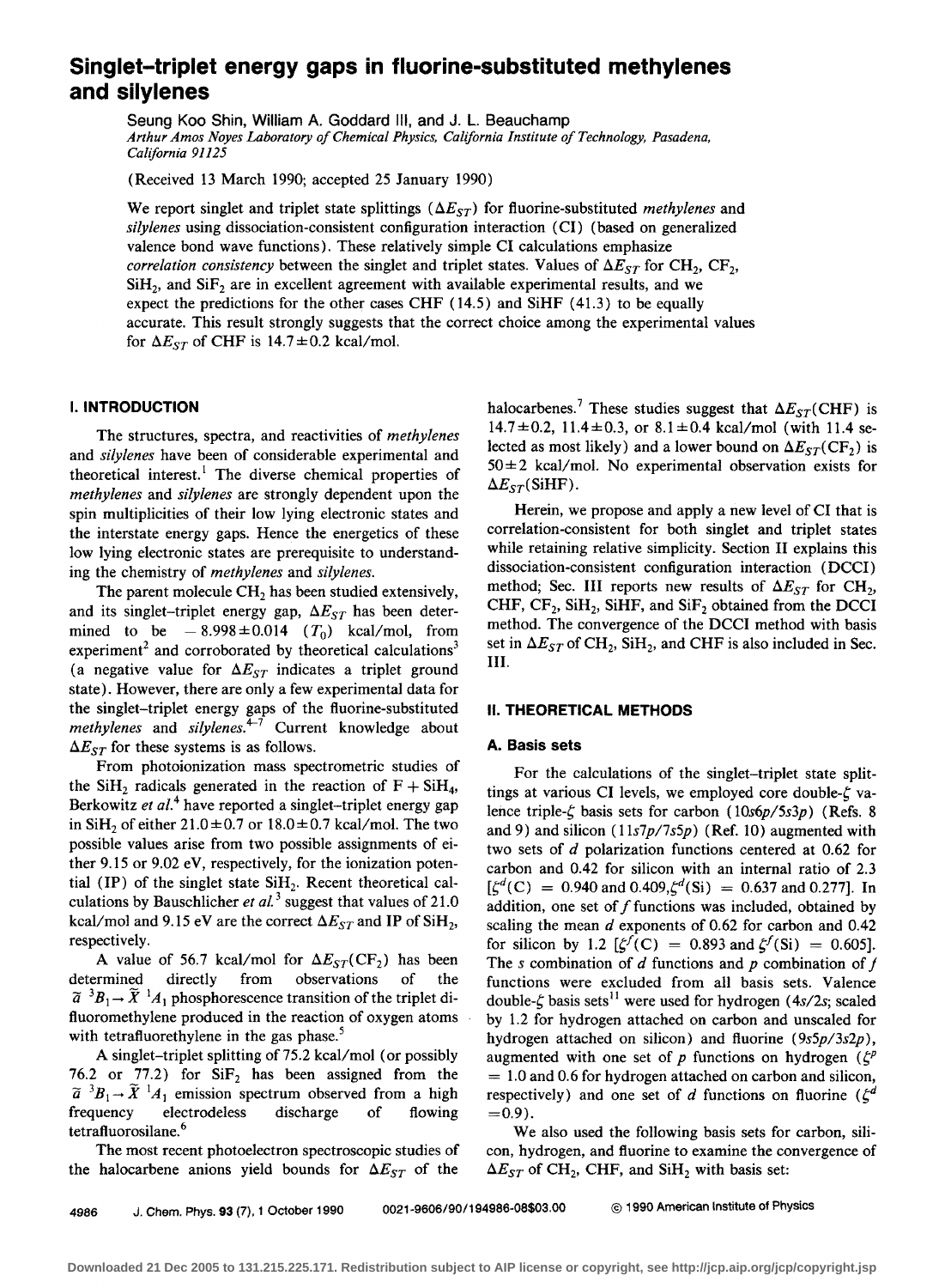TABLE I. Geometries of fluorine substituted methylenes and silylenes. Experimental geometries (Ref. 19) are in parentheses.

| Molecule            | <b>State</b>       | $r(C,Si-H)$ (Å) | $r(C,Si-F)$ (Å) | Angle (deg)   |
|---------------------|--------------------|-----------------|-----------------|---------------|
| $CH2$ <sup>a</sup>  | $A_1$              | 1.113           |                 | 101.8         |
|                     | ${}^3B_1$          | 1.084           |                 | 133.2         |
| CHF <sup>b</sup>    | $^1A'$             | 1.104           | 1.294           | 103.3         |
|                     | $\frac{3}{4}$ "    | 1.073           | 1.304           | 121.1         |
| $CF_2$ <sup>c</sup> | $A_1$              |                 | 1.291           | 104.7         |
|                     | $B_1$              |                 | 1.303           | 118.2         |
| $SiH2$ <sup>d</sup> | $A_1$              | 1.508(1.516)    |                 | 92.4(92.1)    |
|                     | ${}^3B_1$          | 1.471           |                 | 118.2         |
| SiHF <sup>d</sup>   | $^1A'$             | 1.520           | 1.625           | 97.6          |
|                     | $\frac{3}{4}$      | 1.475           | 1.625           | 115.8         |
| $SiF2$ <sup>d</sup> | $\boldsymbol{A}_1$ |                 | 1.616(1.590)    | 100.9 (100.8) |
|                     | $B_1$              |                 | 1.617           | 115.8         |

•Reference 15.

**bReference** 16.

<Reference 17.

<sup>d</sup>For silylenes the geometry was optimized at the MP2/6-31G\*\* calculational level/basis sets for the singlet state and UMP2/6-31 $G^{**}$  for the triplet state.

 $C(3s2p1d)$  and  $Si(4s3p1d)$ : Valence double- $\zeta$  basis sets were used for carbon ( *9s5p/3s2p)* (Ref. 11) and silicon  $(11s7p/4s3p)(Ref. 12)$  augmented with one set of d functions on carbon ( $\zeta^d = 0.62$ ) and silicon ( $\zeta^d = 0.42$ ).

C(6s4p2dlf): To the *C(5s3p2d1f)* basis described above was added one set of diffuse  $s(\zeta^s)$ = 0.046) and  $p(\zeta^p = 0.033)$  functions.

 $C(7s4p3d2f)$ : The Huzinaga (11s7p) basis<sup>13</sup> for carbon was contracted to  $(6s3p)$  triple- $\zeta$  for both core and valence, but diffuse *s* and *p* functions  $(\zeta^s)$ = 0.0388 and  $\zeta^p$  = 0.0282) were added.<sup>14</sup> Three sets of carbon d polarization functions were added, centered at 0.620 with an internal ratio of 2.5 (leading to exponents  $\zeta^d$  $= 1.550, 0.620,$  and 0.248). Two sets of carbon f functions were included, centered at the previous  $f$  exponent of 0.893 with an internal ratio of 2.5( $\zeta^f = 1.412$  and 0.565).

 $H(3s2p)$ : The Huzinaga unscaled (6s) basis<sup>9</sup> was contracted to triple- $\zeta$ , with two sets of  $p$  functions centered at 1.0 with an internal ratio of 2.3( $\zeta^p = 1.517$  and 0.659).

 $H(3s2p1d)$ : To the  $H(3s2p)$  basis was added one set of d functions ( $\zeta^d = 1.0$ ).

 $F(5s3p2d1f)$ : The Dunning core double- $\zeta$  valence triple- $\zeta$  contractions<sup>8</sup> of the Huzinaga (10s6p) basis<sup>9</sup> were used with two sets of d functions centered at 0.90 with an internal ratio of 2.3( $\zeta^d = 1.365$  and 0.593). In addition, one set of  $f$  functions was included, obtained by scaling the mean *d* exponent of 0.90 by 1.2, yielding  $\zeta^f = 1.296$ .

# **B. Geometries**

The geometries for *methy/enes* in Table I were taken from the calculations of Harding and Goddard<sup>15</sup> (CH<sub>2</sub>), Scuseria *et al.*<sup>16</sup> (CHF), and Bauschlicher *et al.*<sup>17</sup> (CF<sub>2</sub>). The equilibrium geometries for the substituted *silylenes*  were calculated at the MP2/6-31G\*\* level using the GAUSSIAN 86 program<sup>18</sup> and are listed in Table I with available experimental data.<sup>19</sup> For the singlet states of  $SiH<sub>2</sub>$  and  $SiF<sub>2</sub>$ , the predicted bond angles are within 0.3° of the experimental values, while the Si-H and Si-F bond distances are longer than the experimental values by 0.008 and 0.026 A, respectively.

#### **C. DCCI calculations**

We have followed the philosophy of the CCCI methods previously described by Carter and Goddard.<sup>20,21</sup> This approach starts with the generalized valence bond wave function (GVB), in which the carbene lone pair and the two bond pairs are correlated, followed by a small CI based on the GVB orbitals.

In order to calculate an accurate bond energy for a halogen-substituted double-bonded molecule,  $XYZ = CZW$ , the DCCI prescription is to solve first for the GVB-PP (6/12) wave function in which the double bond and the four carbon-ligand bonds are correlated. In order to mimic the full GVB wave function in which various spin couplings (resonance structures) are included, we carry out a restricted CI (GVB-RCI) including all configurations having two electrons distributed among the two orbitals of each correlated pair. Since the orbitals of the double bond change dramatically as the bond is dissociated, we allow all quadruple excitations out of the double bond to obtain the wave function RCI\*SDTQ( $\sigma\pi$ ). This allows XYC=CZW to dissociate smoothly to the wave function  $RCI*SD(\sigma\pi)$  on each carbene fragment, leading to a consistent description for dissociation of the double bond. Carter and Goddard have shown that to obtain accurate  $\Delta E_{ST}$  for halogen-substituted carbenes, the GVB-RCI must allow resonance structures in which the  $\pi$  lone pair electrons in the CI can delocalize into the carbon  $p\pi$ orbital.<sup>20</sup> This leads to the RCI\*[IICI + SDTQ( $\sigma\pi$ )] wave function for XYC=CZW, which dissociates to  $RCI^*[\Pi CI + SD(\sigma\pi)]$  on each carbene product, designated as the CCCI. $^{20}$  If calculated, self-consistently, these CCCI wave functions would lead to accurate bond energies. However, since the orbitals are calculated at the GVB-PP level, we should also include all single excitations from the GVB-RCI wave function  $(S_{val})$  to mimic the effects of full self-consistency. This leads to  $RCI^*[\Pi CI]$  $+ S_{val} + SDTQ(\sigma \pi)$  for XYC=CZW. This choice of the wave function for XYC=CZW ensures that as the double bond length in XYC=CZW is increased to  $R = \infty$ , the wave function changes smoothly to the RCI\*[IICI  $+ S_{val} + SD(\sigma \pi)$  wave function for the carbenes. Thus we refer to this as dissociation-consistent CI (DCCI). Since this DCCI wave function for XYC=CZW dissociates correlation-consistently to the corresponding DCCI wave functions for both  $CXY + {^{3}CZW}$  and  ${}^{1}CXY + {}^{1}CZW$  fragments, the present choice of the wave function for CXY is dissociation-consistent for both the singlet and triplet carbene fragments from the ethylene and describes both the singlet and triplet states correlationconsistently. This DCCI wave function leads to a description of the carbenes that differs from the CCCI description only by inclusion of all single excitations from the GVB-RCI wave function  $(S_{val})$ . We find that this inclusion of  $S_{val}$  is important to properly balance the relative stabilities of the singlet and triplet states.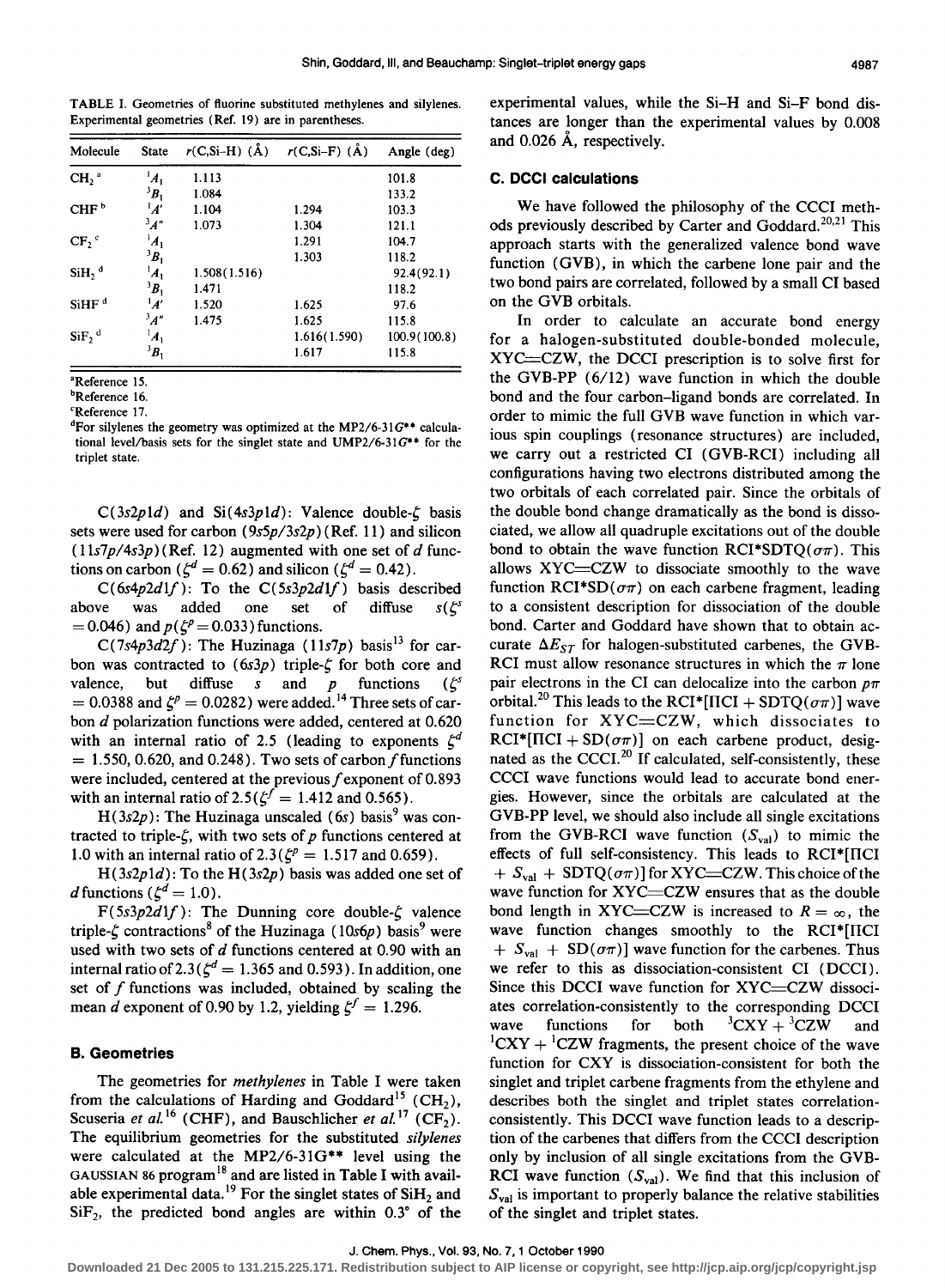| TABLE II. Singlet-triplet splittings ( $\Delta E_{ST}$ ) for methylenes and silylenes. <sup>3</sup> The recommended theoretical |  |  |
|---------------------------------------------------------------------------------------------------------------------------------|--|--|
| values are DCCI. All quantities in units of kcal/mol.                                                                           |  |  |

| Level                     | CH <sub>2</sub>  | <b>CHF</b>                        | CF,           | SiH <sub>2</sub>  | <b>SiHF</b>       | SiF,                  |
|---------------------------|------------------|-----------------------------------|---------------|-------------------|-------------------|-----------------------|
| HF                        | $-24.9$          | $-3.8$                            | 34.5          | 5.7               | 23.8              | 55.6                  |
| $GVB(3/6)$ -PP            | $-6.9$           | 13.1                              | 49.8          | 21.4              | 39.3              | 69.5                  |
| <b>RCI</b>                | $-8.5$           | 12.2                              | 49.1          | 20.8              | 38.4              | 69.2                  |
| RCI*IICI                  | $-8.5$           | 15.1                              | 53.7          | 20.8              | 38.8              | 69.9                  |
| $RCI^*[HCI + S_{val}]$    | $-16.9$          | 6.3                               | 48.0          | 14.5              | 33.7              | 68.6                  |
| CCCI <sup>b</sup>         | $-5.1$           | 19.9                              | 60.3          | 26.7              | 45.6              | 78.1                  |
| DCCI <sup>c,d</sup>       | $-10.0$          | 14.5                              | 57.1          | 21.5              | 41.3              | 76.6                  |
| Experiment $(T_n)^d$      | $-9.215^{\circ}$ | $14.6^{f}$                        | 56.78         | 20.7 <sup>h</sup> | $(40.9)^{1}$      | $76.2^{j}$            |
|                           |                  | 11.3 <sup>f</sup>                 |               | 17.7 <sup>h</sup> |                   | 75.2 <sup>3</sup>     |
|                           |                  | 8.0 <sup>f</sup>                  |               |                   |                   | $77.2^{j}$            |
| Previous theory $(T_a)^d$ |                  |                                   |               |                   |                   |                       |
| HF/GVB                    |                  | 9.2 <sup>k</sup> 8.1 <sup>k</sup> | $46.5$ , 46.0 |                   |                   |                       |
| HF-SD                     |                  | $12.5^m$                          |               |                   | 37.7 <sup>n</sup> | $73.5$ , $73.8^\circ$ |
| $HF-SD + D$               |                  | $13.2^m$                          |               |                   |                   |                       |
| MP4SDTQ                   |                  | 12.7 <sup>p</sup>                 |               |                   | 37.7 <sup>p</sup> |                       |
| CASSCF-SOCI + $Q$         | $-9.19$          |                                   |               | 20.49             |                   |                       |

<sup>a</sup>The following basis sets were used: CH<sub>2</sub> (C(7s4p2dlf)/H(3s2p1d)); CHF  $(C(5s3p2d)f)/H(3s2p1d)$  $\textbf{F(5s3p2df)}); \textbf{CF}_{2}\text{ (C(5s3p2df)/F(3s2p1d))}; \textbf{SiH}_{2}\text{ (Si(7s5p2df)/H(3s2p1d))}; \textbf{SiHF (Si(7s5p2df)/F(3s2p1d))}; \textbf{SiHF (Si(7s5p2df)/F(3s2p1d))}; \textbf{SiHF (Si(7s5p2df)/F(3s2p1d))}; \textbf{SiHF (Si(7s5p2df)/F(3s2p1d))}; \textbf{SiHF (Si(7s5p2df)/F(3s2p1d))}; \textbf{SiHF (Si(7s5p2df$  $H(2s1p)/F(3s2p1d)$ ;  $SiF_2(Si(7s5p2d1f)/F(3s2p1d))$ .

 ${}^{b}RCI^{*}[ICI + SD(\sigma\pi)].$ 

 ${}^{\text{c}}\text{RCI*}[\text{HCI} + S_{\text{val}} + \text{SD}(\sigma\pi)].$ 

 ${}^{\text{d}}$ To obtain T<sub>0</sub> from T<sub>c</sub> add 0.217 (CH<sub>2</sub>), 0.3 (SiH<sub>2</sub>), 0.1 (CHF and SiHF), and 0.0 kcal/mol (CF<sub>2</sub> and  $SiF<sub>2</sub>$ ).

•Reference 2.

- rReference 7.
- gReference *5.*  hReference 4.

See text.

<sup>j</sup>See text (Ref. 6). •Reference 17.

1 Reference 24.

mReference 16

"Reference 28.

"Reference 29.

PReference 25.

<sup>4</sup>Reference 3.

#### Ill. **RESULTS**

The values for  $\Delta E_{ST}$  of CH<sub>2</sub>, CHF, CF<sub>2</sub>, SiH<sub>2</sub>, SiHF, and  $SiF<sub>2</sub>$  using the DCCI method are shown in Table II with available experimental data. Previous theoretical values for  $\Delta E_{ST}$  of the fluorine-substituted *methylenes* and *silylenes* are available at various calculational levels and are listed in Table II. Table III summarizes the convergence of singlet-triplet state splittings of  $CH<sub>2</sub>$ , CHF, and SiH<sub>2</sub> with basis set. Also included in Table III is the convergence of the singlet-triplet splitting of CHCl taken from our previous studies.<sup>22</sup> Figure 1 shows the discrepancy in  $\Delta E_{ST}$  between available experimental results and the DCCI predictions as a function of the net charge on the carbon or silicon atom. The average net charge is evaluated from Mulliken total charges of the center atom in the singlet and triplet states listed in Table IV.

# **A. CH<sub>2</sub>**

The best estimate for the singlet-triplet splitting of CH<sub>2</sub> using the DCCI, is  $-9.99$  kcal/mol, in reasonable agreement with experiment<sup>2</sup>  $T_e$  =  $-9.215$  $experiment<sup>2</sup>$   $T_e$  =  $\pm$  0.014 kcal/mol). [DCCI consists of 11 129/19 758 spatial configurations/spin eigenfunctions for the singlet state and 8 120/23 344 for the triplet state with 75 basis functions (nb fs) and  $C_s$  symmetry.] We believe that the remaining discrepancy of 0.8 kcal in  $\Delta E_{ST}$  is mainly due to incompleteness of the basis set. Using 120 nb fs in  $C_{2v}$  symmetry with the CASSCF-SOCI involving over 700 000 configuration state functions, Bauschlicher *et al.*<sup>3</sup> obtain  $- 9.24$  kcal/mol, in striking agreement with experiment.

As indicated in Table III, the singlet-triplet splitting of CH<sub>2</sub> decreases smoothly as the basis extended. It is evident that the extension of the carbon basis is more effective on minimizing the correlation error due to the basis set limitation than that of the hydrogen basis. For the HF wave function, the total change in  $\Delta E_{ST}$  between the *VDZp* basis (nb fs = 25) and the extended basis set (nb fs = 75) is 1.18 kcal/mol, while it is 3.52 kcal/mol for the GVB-RCI and 3.09 kcal/mol for the DCCI. For CASSCF-SOCI, the change in  $\Delta E_{ST}$  is 2.73 kcal/mol between the C(4s2p1d)/ H(2slp) basis<sup>23</sup> (nb fs = 26) and the  $C(5s4p3d2flg)$  $H(4s3p2d)$  basis<sup>3</sup> (nb fs = 120). This result indicates that the relatively simple DCCI wave function leads to correlation consistency between the singlet and triplet states, a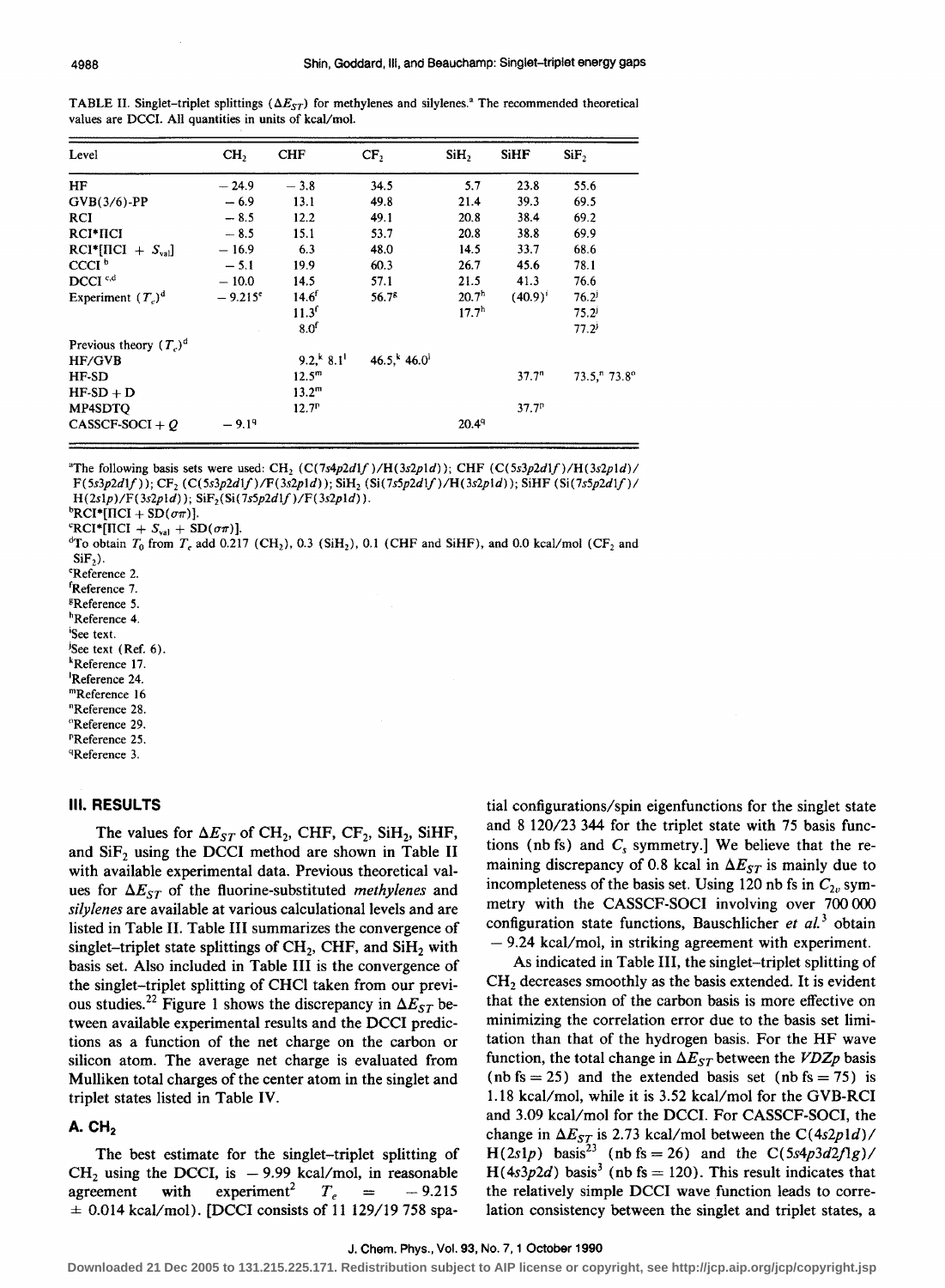| Molecule          | <b>Basis</b> set                  | HF       | <b>GVB-PP</b> | <b>GVB-RCI</b> | DCCI <sup>a</sup> | CCCI <sup>b</sup> | Expt              |
|-------------------|-----------------------------------|----------|---------------|----------------|-------------------|-------------------|-------------------|
| CH <sub>2</sub>   | C(3s2p1d)/H(2s1p)                 | $-26.04$ | $-9.01$       | $-11.05$       | $-8.87$           | $-13.08$          |                   |
|                   | C(5s3p2d1f)/H(2s1p)               | $-25.43$ | $-7.77$       | $-9.39$        | $-6.17$           | $-10.91$          |                   |
|                   | C(5s3p2d1f)/H(3s2p1d)             | $-25.40$ | $-7.73$       | $-9.34$        | $-6.02$           | $-10.76$          |                   |
|                   | C(6s4p2d1f)/H(2s1p)               | $-25.32$ | $-7.68$       | $-9.29$        | $-6.05$           | $-10.79$          |                   |
|                   | C(7s4p3d2f)/H(3s2p)               | $-24.86$ | $-6.93$       | $-8.53$        | $-5.05$           | $-9.99$           | $-9.215^{\circ}$  |
| <b>CHF</b>        | C(3s2p1d)/H(2s1p)/F(3s2p1d)       | $-4.01$  | 12.10         | 10.99          | 17.76             | 12.39             |                   |
|                   | C(5s3p2d1f)/H(2s1p)/F(3s2p1d)     | $-3.49$  | 13.38         | 12.49          | 20.18             | 14.66             |                   |
|                   | C(5s3p2d1f)/H(3s2p1d)/F(3s2p1d)   | $-3.55$  | 13.31         | 12.43          | 20.16             | 14.60             |                   |
|                   | C(5s3p2d1f)/H(3s2p1d)/F(5s3p2d1f) | $-3.81$  | 13.10         | 12.22          | 19.93             | 14.48             | $14.6^d$          |
| SiH,              | Si(4s3p1d)/H(2s1p)                | 5.34     | 20.18         | 19.40          | 23.93             | 18.74             |                   |
|                   | Si(7s5p2d1f)/H(2s1p)              | 5.74     | 21.49         | 20.86          | 26.67             | 21.44             |                   |
|                   | Si(7s5p2d1f)/H(3s2p1d)            | 5.67     | 21.44         | 20.81          | 26.69             | 21.46             | 20.7 <sup>e</sup> |
| CHCl <sup>f</sup> | C(3s2p1d)/H(2s1p)/Cl(4s3p1d)      | $-12.61$ | 3.28          | 1.94           | 7.94              | 2.89              |                   |
|                   | C(5s3p2d1f)/H(2s1p)/Cl(4s3p1d)    | $-11.89$ | 4.61          | 3.53           | 10.32             | 5.10              |                   |
|                   | C(6s4p2d1f)/H(3s2p)/Cl(6s4p2d)    | $-11.47$ | 4.99          | 3.90           | 10.65             | 5.47              |                   |
|                   | C(7s4p3d2f)/H(3s2p)/Cl(6s4p2d)    | $-11.27$ | 5.38          | 4.34           | 11.28             | 5.95              | $6.3^{d}$         |

TABLE III.  $\Delta E_{ST}$  (kcal/mol) of CH<sub>2</sub>, CHF, SiH<sub>2</sub>, and CHCl as a function of basis set.

 ${}^{\text{a}}\text{RCI}{}^*\text{[ICI} + \text{SD}(\sigma\pi)].$ 

 ${}^{\text{e}}T_e$  (Refs. 3 and 4).

consistency we believe comparable to the much larger CASSCF-SOCI calculations.

#### **B.CHF**

Our best estimate for the singlet-triplet splitting of CHF using the DCCI with the extended basis set is 14.48



FIG. I. The difference in singlet-triplet energy splitting between experiment and the DCCI predictions are plotted as a function of the average net charge on the center atom. The experimental results are indicated with a solid circle. In cases with several experimental values (depending on assignments) we show our selected value with a solid circle and other possible choices with a cross. For cases with no experiment *we* show our predicted experimental value with an open circle.

kcal/mol, which is close to an experimental estimate of 14.6 $\pm$ 0.2 kcal/mol  $(T_e)^7$  as shown in Fig. 1. Murray *et a/.* 7 reported three possible triplet excitation energies of  $14.7 \pm 0.2$ ,  $11.4 \pm 0.3$ , and  $8.1 \pm 0.4$  kcal/mol from the photoelectron spectroscopic studies of  $CHF^-$  and suggested that 11.4 is the most likely (with 14.7 due to a hot band). The present calculational results strongly suggest that the actual singlet-triplet splitting of CHF is  $14.7 \pm 0.2$  kcal/ mol( $T_0$ ). [The DCCI with 87 nb fs consists of 15 020/ 26 972 spatial configurations/spin eigenfunctions for the singlet state and 10 943/36 787 for the triplet state.]

Previous theoretical results of 9.2 kcal/mol for  $\Delta E_{ST}$ ( CHF) were reported by Bauschlicher *et a/.* 17 with simple wave functions [Hartree-Fock (HF) for the triplet and GVB ( $1/2$ ) for the singlet] using double- $\zeta$  plus polarization (DZP) basis sets. Dixon<sup>24</sup> also examined  $\Delta E_{ST}$  of CHF at the same level [with valence double- $\zeta$  plus polarization (VDZP) basis sets] yielding 8.1 kcal/mol. Luke *et*  al.<sup>25</sup> calculated  $\Delta E_{ST}$  of 12.7 kcal/mol for CHF at the MP4SDTQ (Moller-Plesset fourth-order perturbation theory) level using 6-31 *G\** basis sets. The HF-SD calculations of CHF by Scuseria et al.<sup>16</sup> with the triple- $\zeta$  plus double polarization basis sets ( 67 nb fs) [involving 119 604 and 73 581 configurations for the singlet and triplet states] yielded  $\Delta E_{ST}$  of 12.5 kcal/mol (13.2 kcal/mol after Davidson corrections). Although the HF -SD wave function has about ten times as many configurations as DCCI, the HF-SD result (even with Davidson corrections) is less accurate than the DCCI in pinpointing the correct experimental value between two possible choices of 14.7 and 11.4 kcal/mol. We believe that previous calculations have tended to underestimate  $\Delta E_{ST}$  of singlet ground state of CHF due either to unbalanced levels of electron correla-

 ${}^{b}$ RCI\*[IICI + S<sub>val</sub> + SD( $\sigma\pi$ )].

 ${}^cT_e$  (Ref. 2).

 ${}^dT_e$  (Refs. 7 and 16).

rReference 22.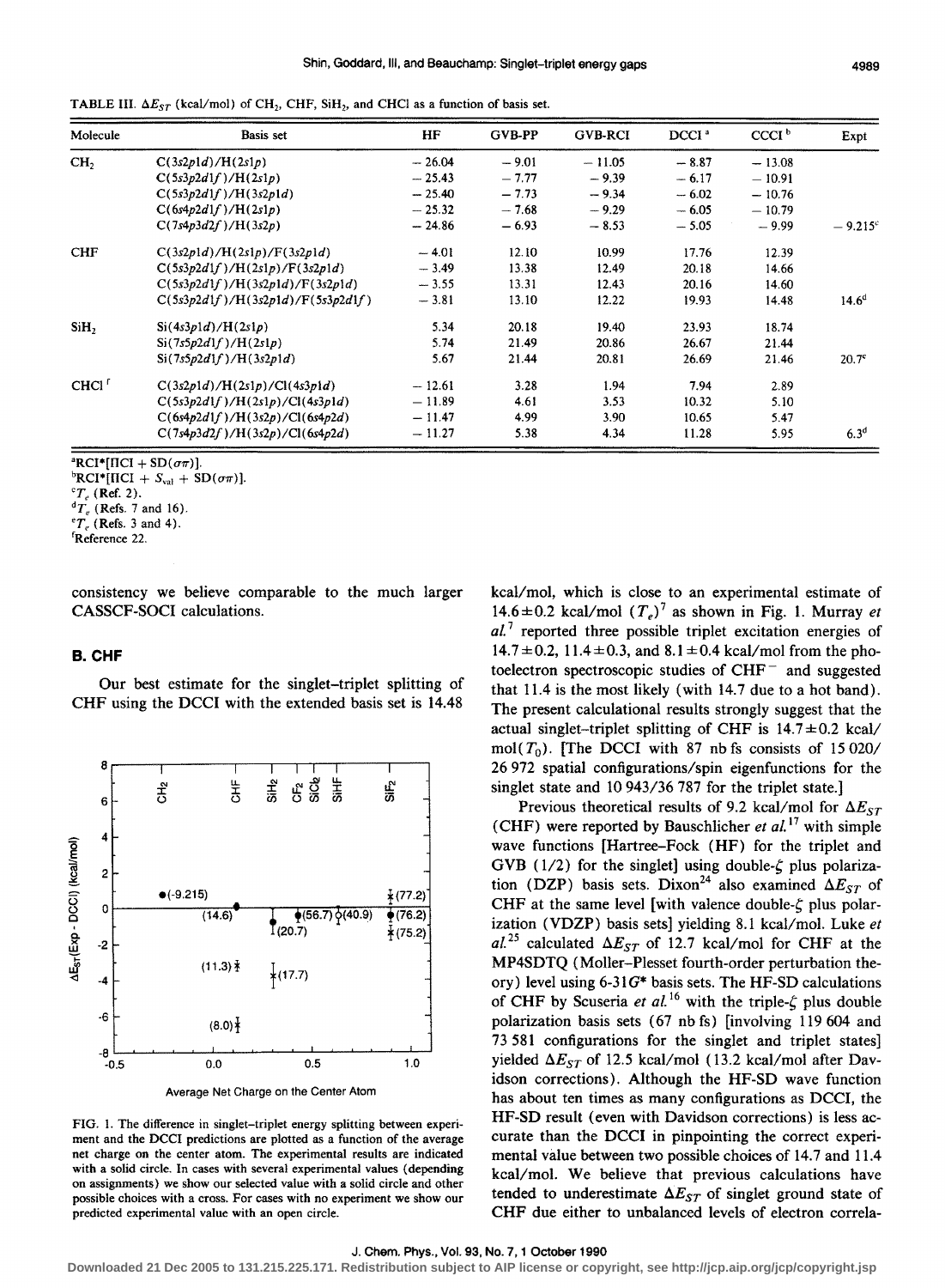| Molecule         |                    |               |      |      |        |                          | Hybridization on C, Si |       |       |                             |       |       |
|------------------|--------------------|---------------|------|------|--------|--------------------------|------------------------|-------|-------|-----------------------------|-------|-------|
|                  | <b>State</b>       | Total charges |      |      |        | Bond<br>population       | Bonding orbital        |       |       | Nonbonding $\sigma$ orbital |       |       |
|                  |                    | C, Si         | н    | F    | Bond   | on C and Si <sup>b</sup> | $\%s$                  | $\%p$ | $\%d$ | $\%$ s                      | $\%p$ | $\%d$ |
| CH <sub>2</sub>  | $A_1$              | 6.21          | 0.89 |      | $C-H$  | 1.06                     | 18.9                   | 79.0  | 1.9   | 61.8                        | 37.9  | 0.2   |
| <b>CHF</b>       | A'                 | 5.86          | 0.93 | 9.21 | $C-H$  | 1.01                     | 16.7                   | 80.6  | 2.5   | 66.0                        | 33.7  | 0.1   |
|                  |                    |               |      |      | $C-F$  | 0.52                     | 17.1                   | 76.5  | 4.8   |                             |       |       |
| CF <sub>2</sub>  | $\boldsymbol{A}_1$ | 5.60          |      | 9.20 | $C-F$  | 0.53                     | 17.6                   | 75.6  | 5.4   | 68.8                        | 30.7  | 0.3   |
| SiH,             | $A_1$              | 13.63         | 1.18 |      | $Si-H$ | 0.78                     | 18.2                   | 75.6  | 5.8   | 68.7                        | 30.7  | 0.4   |
| <b>SiHF</b>      | $^1A'$             | 13.31         | 1.22 | 9.47 | $Si-H$ | 0.73                     | 19.7                   | 72.2  | 7.5   | 71.9                        | 27.0  | 0.1   |
|                  |                    |               |      |      | $Si-F$ | 0.34                     | 20.3                   | 60.1  | 15.4  |                             |       |       |
| SiF <sub>2</sub> | $A_1$              | 13.08         |      | 9.46 | $Si-F$ | 0.34                     | 21.8                   | 57.0  | 16.7  | 76.3                        | 22.4  | 1.4   |
| CH <sub>2</sub>  | ${}^3B_1$          | 6.29          | 0.86 |      | $C-H$  | 1.16                     | 50.8                   | 48.4  | 0.8   | 18.9                        | 80.9  | 0.2   |
| <b>CHF</b>       | $\frac{3}{4}$ "    | 5.89          | 0.87 | 9.25 | $C-H$  | 1.18                     | 59.8                   | 39.3  | 1.0   | 34.0                        | 65.0  | 0.9   |
|                  |                    |               |      |      | $C-F$  | 0.55                     | 34.0                   | 61.8  | 3.5   |                             |       |       |
| CF <sub>2</sub>  | $\boldsymbol{B}_1$ | 5.53          |      | 9.23 | $C-F$  | 0.60                     | 45.0                   | 50.7  | 3.6   | 50.9                        | 47.2  | 1.8   |
| SiH <sub>2</sub> | ${}^3B_1$          | 13.76         | 1.12 |      | $Si-H$ | 0.91                     | 51.4                   | 45.2  | 3.4   | 36.1                        | 62.1  | 19    |
| <b>SiHF</b>      | 3A''               | 13.42         | 1.12 | 9.47 | $Si-H$ | 0.95                     | 62.5                   | 34.0  | 3.4   | 49.1                        | 47.3  | 3.3   |
|                  |                    |               |      |      | $Si-F$ | 0.37                     | 33.8                   | 50.4  | 12.9  |                             |       |       |
| SiF,             | $B_1$              | 13.12         |      | 9.44 | $Si-F$ | 0.40                     | 42.6                   | 41.8  | 12.7  | 66.1                        | 29.5  | 4.1   |

TABLE IV. Total charges, bond populations, and hybridizations for *CXY* and *SiXY.•* 

'Based on Mulliken populations with basis sets of *C(Ss3p2dlf), Si(7s5p2dlf),* H(2slp), and F(3s2pld) (Ref. 32).

<sup>b</sup>Perfect covalent bonding would lead to a carbon- or silicon-ligand bond population of 1.00.

tion for both singlet and triplet states or to basis set limitations. The CCCI method<sup>14</sup> leads to  $\Delta E_{ST}$  5.4 kcal/mol larger than the DCCI value. This is due to the single excitations from the GVB-RCI wave function which are needed to correct for restrictions on the orbitals in the GVB-PP wave function. This restriction is most important for the triplet state because of the importance of several spin couplings.

As indicated in Table III, the values of  $\Delta E_{ST}$  vary smoothly as the basis is extended. For the uncorrelated HF wave function, the total change in  $\Delta E_{ST}$  between the *VDZp* basis (nb fs = 35) and the extended basis set (nb fs = 87) is 0.20 kcal/mol, while it is 2.17 kcal/mol for the GVB-RCI and 2.09 kcal/mol for the DCCI. It is the extension of the carbon basis that is important (because the singlettriplet splitting involves an electronic excitation between the nonbonding  $\sigma$  and  $\pi$  orbitals of the center carbon atom). The extension of hydrogen and/or fluorine basis exerts little influence on the singlet-triplet splitting of CHF.

# **C. CF2**

Using DCCI, the singlet-triplet splitting of  $CF_2$  is 57.1 kcal/mol, in excellent agreement with the experimental result of  $56.7 \pm 0.4$  kcal/mol by Koda.<sup>5</sup>

Previous theoretical values for  $\Delta E_{ST}$  (CF<sub>2</sub>) are 46.5 kcal/mol by Bauschlicher *et a/.* 17 at HF level for the triplet and  $GVB(1/2)$  level for the singlet using DZP basis sets and 46.0 kcal/mol by  $Dixon^{24}$  at the same level with VDZP basis sets. The CCCI method $14$  overestimates  $\Delta E_{ST}$  by 3.6 kcal/mol compared with the DCCI.

## **D. SiH<sub>2</sub>**

The DCCI results in a singlet-triplet splitting for SiH<sub>2</sub> of 21.5 kcal/mol, which is close to an experimental esti-

mate of 20.7 $\pm$ 0.7 kcal/mol  $(T_e)^{3,4}$  as shown in Fig. 1. [This DCCI wave function with 74 nb fs has 10 148/17 966 spatial configurations/spin eigenfunctions for singlet and 7 373/21 229 for triplet with *Cs* symmetry.] The DCCI result is comparable to the value of 20.38 kcal/mol obtained from the big CASSCF-SOCI +  $Q$  with 124 nb fs by Bauschlicher et al.<sup>3</sup> [The SOCI expansions involve over 700 000 configuration state functions in  $C_{2v}$  symmetry.] An alternative experimental value of  $17.7 \pm 0.7$  kcal/mol  $(T_e)^{3,4}$  is probably due to a vibrationally hot band in the photoionization mass spectrum of the  $SiH<sub>2</sub>$  radical generated in reactions of  $F + SiH<sub>4</sub>$ . Recently, Johnson *et al.* <sup>26</sup> have observed the vibrationally hot SiH<sub>3</sub> radicals generated from the same reaction of  $F + SiH_4$  in the multiphoton ionization mass spectrometric studies of the silyl radical. They suggested that the recommended IP of 8.01 eV for  $SiH<sub>3</sub>$  by Berkowitz *et al.*<sup>4</sup> is one vibrational quanta of the umbrella mode ( $v = 796$  cm<sup>-1</sup> = 0.1 eV) lower than the correct IP of 8.135 eV due to a vibrational hot band. The previously reported IP of 9.02 eV from photoionization studies of SiH<sub>2</sub> produced in the  $F + SiH_4$  reaction also may be due to a vibrational hot band, a possibility also considered by Berkowitz et al.<sup>4</sup> Adopting their higher estimate of 9.15 eV for the experimental IP of SiH<sub>2</sub> leads to  $\Delta E_{ST}$  of  $21.0 \pm 0.7$  kcal/mol  $(T_0)$  for SiH<sub>2</sub>, which is in good agreement with the DCCI result and the previous prediction by Bauschlicher *et a/.* <sup>3</sup>

As indicated in Table III, the values of  $\Delta E_{ST}$  increase smoothly as the basis is extended. It is evident that the extension of the silicon basis is most important, while that of the hydrogen basis effects little on the singlet-triplet splitting of  $SiH<sub>2</sub>$ . For the uncorrelated HF wave function, the total change in  $\Delta E_{ST}$  between the *VDZp* basis (nb fs = 29) and the extended basis set (nb fs = 74) is  $0.33$  kcal/mol, while it is  $1.41$  kcal/mol for the GVB-RCI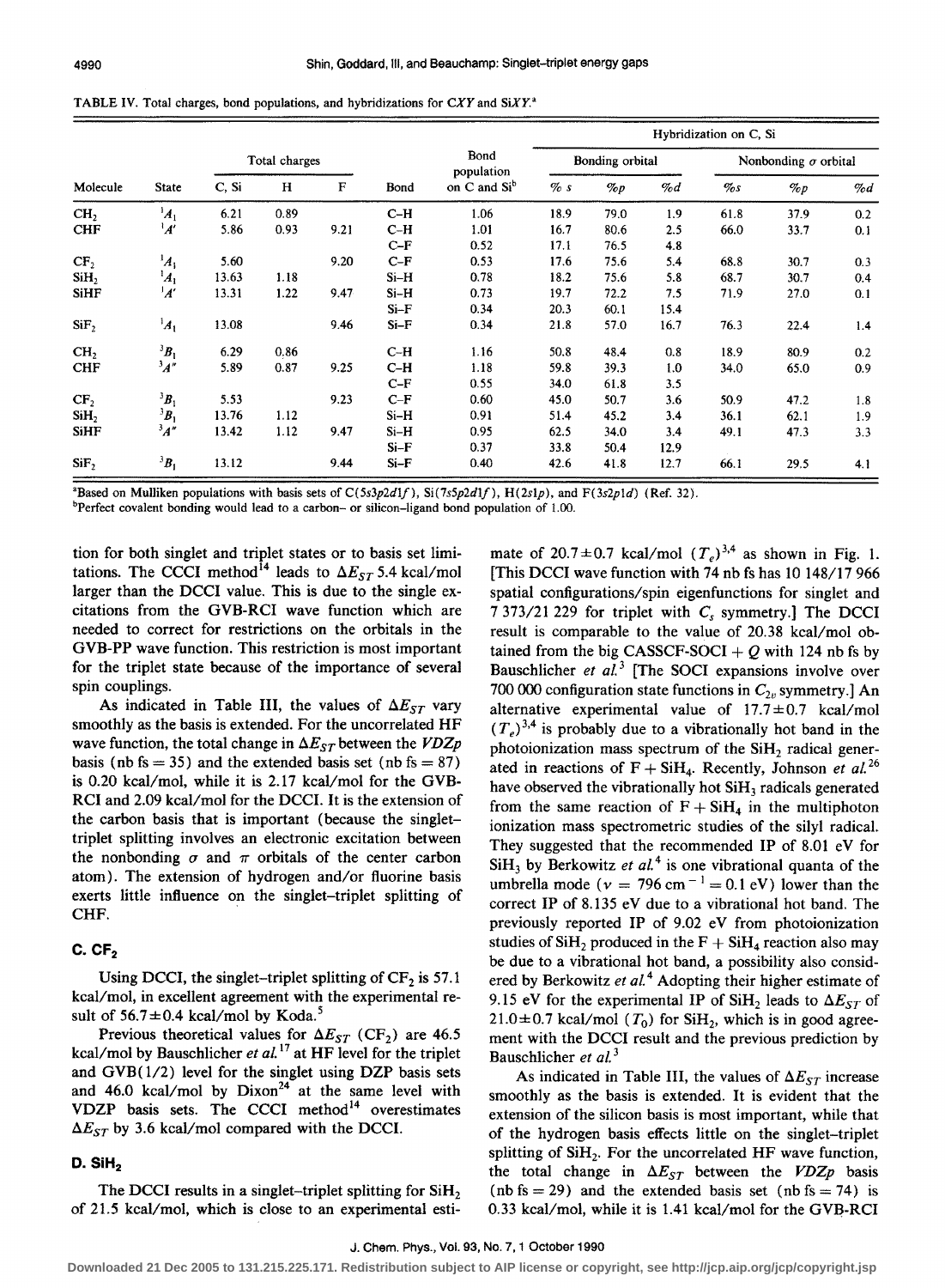and 2.72 kcal/mol for the DCCI. For CASSCF-SOCI  $+$  0, the change in  $\Delta E_{ST}$  is 2.87 kcal/mol between the  $Si(5s3p1d)/H(2s1p)$  basis<sup>27</sup> (nb fs = 36) and the  $Si(6s5p3d2f1g)/H(4s3p2d)$  basis<sup>3</sup> (nb fs = 124).

## **E.** SIF<sub>2</sub>

The calculated singlet-triplet splitting of  $SiF<sub>2</sub>$  is 76.6 kcal/mol. [The DCCI involves 10 685/19 089 configurations/spin eigenfunctions for the singlet state and 7 199/28 879 for the triplet state with 74 nb fs and  $C_s$  symmetry.] The  $\tilde{a}^{-3}B_1 \rightarrow \tilde{X}^{-1}A_1$  emission spectrum has been observed from a high frequency electrodeless discharge of flowing tetrafluorosilane.<sup>6</sup> The band origin at 26 310 cm<sup> $-1$ </sup> with long vibrational progressions involving the bending frequency of  $\omega'' = 343$  cm<sup>-1</sup> has been assigned from a Deslandres Table without a Franck-Condon analysis. Since the observed transition involves a large change ( 18.2•) in the bond angle from the triplet to singlet states, the observed long vibrational progressions are reasonable. However, it is quite possible that weak features due to the band origin may be unobserved. Therefore, the correct band origin would be 26 310  $+$  343n cm<sup>-1</sup>, where  $n = 0$ , 1, or 2. Thus, in addition to the assigned value of  $\Delta E_{ST}$  = 75.2 kcal/mol, we must also consider 76.2 and 77.2 kcal/mol as possibilities. The present DCCI result suggests the actual singlet-triplet splitting of  $SiF_2$  to be 76.2 kcal/ mol as shown in Fig. 1.

The previous HF-SD calculations on  $\text{SiF}_2$  by Colvin *et*  $aL^{28}$  with the double- $\zeta$  plus polarization basis sets (56 nb fs, 23 009 and 14 300 configurations for the singlet and triplet states) yielded 73.5 kcal/mol for  $\Delta E_{ST}$ . Krogh-Jespersen<sup>29</sup> also reported  $\Delta E_{ST}(SiF_2)$  of 73.8 kcal/mol from HF-SD/6-31 $G^*$  calculations. We conclude that these previous calculations underestimate  $\Delta E_{ST}$  by 2 to 3 kcal/ mol.

#### **F. SiHF**

The DCCI predicts a singlet-triplet splitting for SiHF of 41.3 kcal/mol. (With 64 nb fs, this leads to 7 739/13 653 spatial configuration/spin eigenfunctions for the singlet state and 5 297/19 001 for the triplet state.] The previous HF-SD calculations on SiHF by Colvin et al.<sup>28</sup> with double- $\zeta$  plus polarization basis set (45 nb fs) [involving 13 780 and 9 156 for configurations for the singlet and triplet states] resulted in  $\Delta E_{ST}$  of 37.7 kcal/mol. The MP4-STDQ calculations using 6-31G<sup>\*</sup> basis sets by Luke *et al.*<sup>25</sup> yielded  $\Delta E_{ST}$  of 37.7 kcal/mol. We believe that these levels of theory underestimate the  $\Delta E_{ST}$  of SiHF by 3 to 4 kcal/ mol.

Comparing our calculations on CHF,  $CF<sub>2</sub>$ , and  $SiF<sub>2</sub>$ , with experiment [theory  $(T_e)$ : 14.5, 57.1, and 76.6 kcal/ mol, experiment  $(T_e)$ : 14.6  $\pm$  0.2, 56.7  $\pm$  0.4, and 76.2  $\pm$  0.4 kcal/mol], we estimate that the experimental value for SiHF is  $40.9 \pm 0.5$  kcal/mol as shown in Fig. 1.

## IV. **DISCUSSION**

The agreement in  $\Delta E_{ST}$  between DCCI and experiment is excellent; however, from Fig. 1 we see that the DCCI method underestimates (by 1 kcal/mol) the  $\Delta E_{ST}$ for  $CH<sub>2</sub>$  where the net charge on the center atom is negative, while it overestimates  $\Delta E_{ST}$  by about 0.4 kcal/mol for  $CF<sub>2</sub>$  and SiF<sub>2</sub> where the net charge on the center atom is quite positive. This trend is probably due to the increased basis set error in describing the singlet state for negative carbons, and we expect that other systems would lead to a similar dependencies on charge. The DCCI result (14.5 kcal/mol) for the singlet-triplet splitting of CHF strongly suggests that the correct choice of experimental value is 14.7 $\pm$ 0.2 kcal/mol and the DCCI result for  $\Delta E_{ST}$  of SiF<sub>2</sub> (76.6 kcal/mol) suggests that the correct choice of experimental value for  $SiF_2$  is 76.2 kcal/mol. We predict that  $\Delta E_{ST}$  of SiHF is 40.9  $\pm$  0.5 kcal/mol, since the average net charge on silicon is more or less as positive as  $CF<sub>2</sub>$  and  $SiF<sub>2</sub>$ and the DCCI error of 0.4 kcal/mol is expected as  $CF<sub>2</sub>$  and  $SiF<sub>2</sub>$ 

Substituting fluorine for hydrogen drastically stabilizes singlet state carbenes. Factors favoring singlet ground states by the fluorine substitution are (i) the donation of  $p\pi$  lone pair electrons into an empty carbon or silicon  $p\pi$ orbital of the singlet state and (ii) the increase of *s* character in the nonbonding  $\sigma$  orbital due to the electronwithdrawing substitution.<sup>16,17,20,22,28,30,31</sup> The contribution of the  $p\pi$  lone pair donation to the stabilization of the singlet state may be estimated from the difference between  $\Delta E_{ST}$  at the RCI and at the RCI\*IICI shown in Table II (2.9 and 4.6 kcal/mol for CHF and  $CF_2$ ; 0.4 and 0.7 kcal/ mol for SiHF and  $SiF_2$ , respectively). The IICI contributions are greater for CHF and  $CF<sub>2</sub>$  than their silicon analogs because of the smaller C-F bond distance  $[r(C-F) \approx 1.30 \text{ Å}$  and  $r(Si-F) \approx 1.62 \text{ Å}$ ; see Table I] and negative charge on the C. A quantitative indication of the *s* and *p* contributions is given by Mulliken population analysis.32 Table IV summarizes the total charges on each atom, the bond populations on the center atom, and the hybridizations in various orbitals of the center atom. The *s*  character in the bonding orbitals varies slightly with fluorine substitution for singlet state carbenes (from 18.9% *s*  in CH<sub>2</sub> to 17.6% s in CF<sub>2</sub> and from 18.2% s in SiH<sub>2</sub> to 21.8% *s* in  $\text{SiF}_2$ ) but decreases significantly for triplet states (from 50.8% s in CH<sub>2</sub> to 45.0% s in CF<sub>2</sub> and from 51.4% *s* in SiH<sub>2</sub> to 42.6% *s* in SiF<sub>2</sub>). For singlet state carbenes, the *s* contributions in the nonbonding  $\sigma$  orbitals increase slightly ( $\sim$ 7%) from CH<sub>2</sub> to CF<sub>2</sub> or SiH<sub>2</sub> to SiF<sub>2</sub>. In contrast, fluorine substitution in triplet state carbenes greatly enhances *s* character in nonbonding  $\sigma$  orbitals (by  $\sim$ 31%). This result indicates that the electronwithdrawing fluorine substitution induces an increase of *s*  character in the nonbonding  $\sigma$  orbital of the center atom, stabilizing the  $\sigma$  orbital relative to the  $\pi$  orbital and thereby disfavoring the triplet state.

The basis sets convergence for DCCI is shown in Fig. 2 as a function of an average net charge on the center atom. Data for CHCl are taken from our previous studies on the singlet-triplet energy gaps in chlorine substituted methylenes and silylenes.<sup>22</sup> The values of  $\Delta E_{ST}$  converge to the experimental limit as the basis sets for the center atoms are extended from valence double-zeta plus polarization basis

**Downloaded 21 Dec 2005 to 131.215.225.171. Redistribution subject to AIP license or copyright, see http://jcp.aip.org/jcp/copyright.jsp**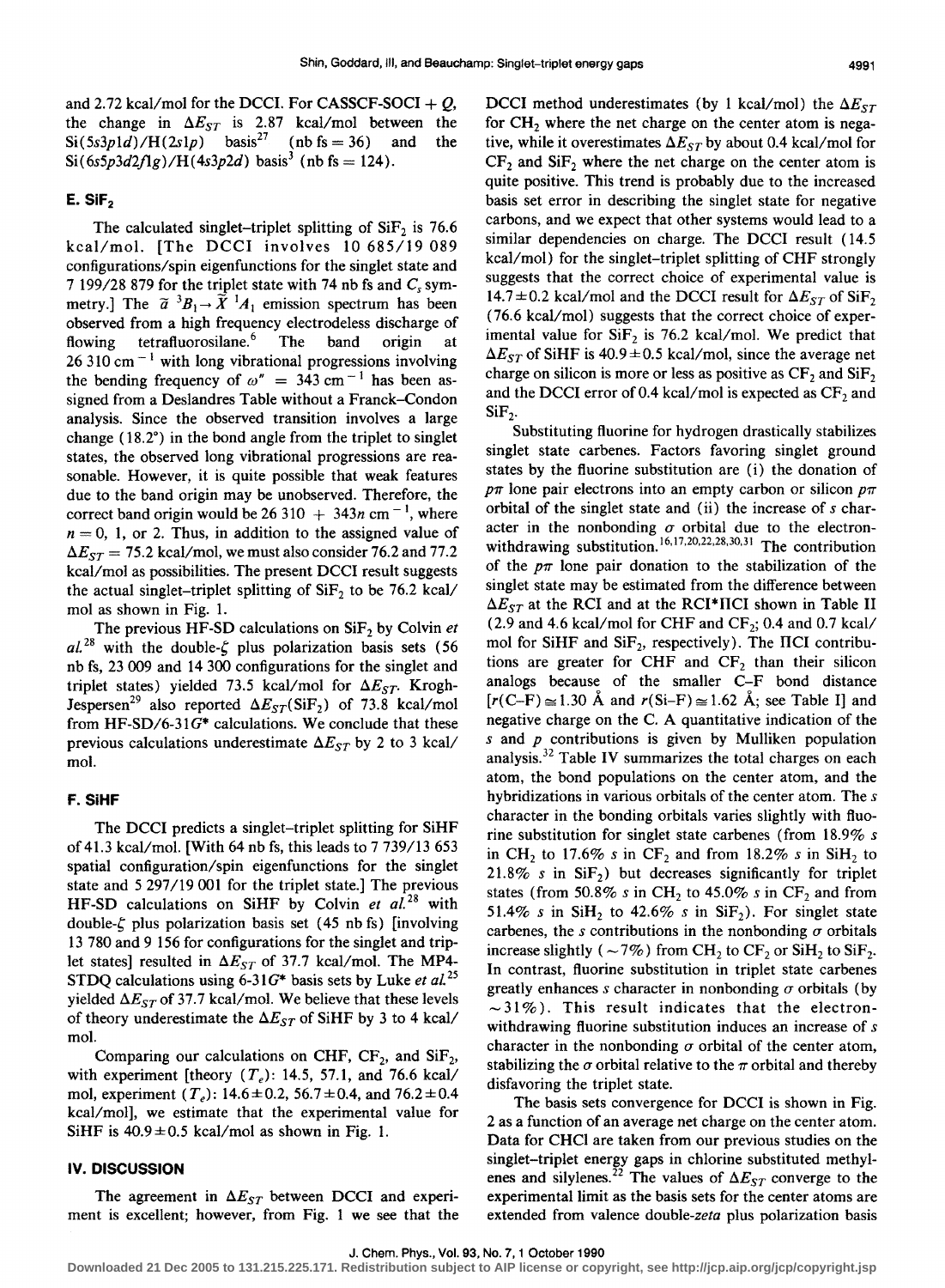

FIG. 2. Convergence of DCCI with basis. Results are plotted as a function of the net charge on the center atom. The discrepancy between experimental results and DCCI predictions are shown. Open squares indicate results using the simplest basis, valence double-zeta plus polarization functions on  $C(3s2p1d)$ ,  $Si(4s3p1d)$ ,  $H(2s1p)$ ,  $F(3s2p1d)$ , and Cl(4s3p1d). Solid circles indicate results with extended carbon and silicon basis sets:  $C(5s3p2d1f)$  and  $Si(7s5p2d1f)$ . Open triangles indicate further extensions of the hydrogen and fluorine basis sets to  $H(3s2p1d)$ and *F(5s3p2dlf).* The most complete basis sets are indicated by solid triangles where we use *C(7s4p3d2f),* H(3s2p), and Cl(6s4p2d).

to the larger bases. However, basis extensions for hydrogen or fluorine in  $CH<sub>2</sub>$ , CHF, and  $SiH<sub>2</sub>$  have little influence on  $\Delta E_{ST}$ . This importance of basis extension of the center atom is plausible since the process of interest involves electronic excitation between the nonbonding  $\sigma$  and  $\pi$  orbitals of the center atom. Thus, to obtain accurate values in  $\Delta E_{ST}$  for CF<sub>2</sub>, SiHF, and SiF<sub>2</sub>, it is sufficient to use valence  $double-\zeta$  plus polarization bases for hydrogen and fluorine along with extended basis sets for carbon and silicon. The very slow convergence of  $\Delta E_{ST}$  with respect to central atom basis for  $CH<sub>2</sub>$  and CHCl compared with the rapid convergence in CHF and  $SiH<sub>2</sub>$  is attributed to the electronegative carbons in  $CH<sub>2</sub>$  and CHCl (see Fig. 2), which require additional diffuse basis functions for a proper description of the singlet state.

#### **V. SUMMARY**

*Ab initio* GVB-DCCI calculations have been used to estimate the singlet-triplet splittings for fluorine substituted *methylenes* and *silylenes.* The relatively simple DCCI wave functions (emphasizing correlation consistency in the double bond breaking processes) shows correlation consistency for the singlet and triplet states of methylenes. For the current basis sets, all systems yield results accurate to 0.4 to 0.8 kcal/mol. Indeed, the accuracy changes smoothly with net charge on the central atom, allowing accurate extrapolations. The uncertainty related to the present choice of the bond distances and bond angles is estimated to be about 0.1 kcal/mol in total energy and at most 0.2 kcal/mol in energy gap. $33$ 

#### **ACKNOWLEDGMENT**

We wish to acknowledge the partial support of the National Science Foundation under Grant Nos. CH£87- 11567 (J.L.B.) and CH£83-18041 (W.A.G.).

- <sup>1</sup> For reviews, see *Reactive Intermediates*, edited by R. A. Moss and M. Jones (Wiley, New York, 1985), Vol. 3, and earlier references therein. <sup>2</sup>P. Jensen and P. R. Bunker, J. Chem. Phys. **89**, 1327 (1988), and earlier references therein.
- <sup>3</sup>C. W. Bauschlicher, Jr. and S. R. Langhoff, J. Chem. Phys. 87, 387
- (1987), and earlier references therein . 4 J. Berkowitz, J. P. Greene, H. Cho, and B. Ruscic, J. Chern. Phys. 86, 1235 ( 1987).<br><sup>5</sup> (a) S. Koda, Chem. Phys. Lett. **55**, 353 ( 1978); (b) S. Koda, Chem.
- 
- 
- Phys. 66, 383 (1986).<br>
<sup>6</sup>D. R. Rao, J. Mol. Spectrosc. 34, 284 (1970).<br>
<sup>7</sup>K. K. Murray, D. G. Leopold, T. M. Miller, and W. C. Lineberger, J. Chem. Phys. **89**, 5442 (1988).
- ${}^{8}$ T. H. Dunning, Jr., J. Chem. Phys. 55, 716 (1970).  ${}^{9}$ S. Huzinaga, J. Chem. Phys. 42, 1293 (1965).
- 
- <sup>10</sup>One set diffuse  $s(\zeta^s = 0.036\,48)$  and  $p(\zeta^p = 0.028\,08)$  were added to the Si(11*s*7*p*/6*s4p*) basis (Ref. 11).
- <sup>11</sup> T. H. Dunning, Jr. and P. J. Hay, in *Methods of Electronic Structure Theory,* edited by H. F. Schaefer III (Plenum Press, New York, 1977), Chap. 1.
- <sup>12</sup> Gaussian Basis Sets for Molecular Calculations, edited by S. Huzinaga (Elsevier, Amsterdam, 1984).
- 
- <sup>13</sup>S. Huzinaga and Y. Sakai, J. Chem. Phys. 50, 1371 (1969).<br><sup>14</sup>E. A. Carter and W. A. Goddard III, J. Chem. Phys. **86**, 862 (1987). <sup>15</sup>L. B. Harding and W. A. Goddard III, Chem. Phys. Lett. 55, 217
- ( 1978). 16G. E. Scuseria, M. Durán, R. G. A. R. Maclagan, and H. F. Schaefer III, J. Am. Chern. Soc. 108, 3248 (1986).
- <sup>17</sup>C. W. Bauschlicher, Jr., H. F. Schaefer III, and P. S. Bagus, J. Am.
- Chem. Soc. 99, 7106 (1977).<br><sup>18</sup> M. J. Frisch, J. S. Binkley, H. B. Schlegel, K. Raghavachari, C. F. Melius, R. L. Martin, J. J.P. Stewart, F. W. Bobrowicz, C. M. Rohlfing, L. R. Kahn, D. J. Defrees, R. Seeger, R. A. Whiteside, D. J. Fox, E. M. Fleuder, and J. A. Pople, *Gaussian 86* (Carnegie-Mellon Quan-
- tum Chemistry Publishing Unit, Pittsburgh, 1984).<br><sup>19</sup> M. D. Harmony, V. W. Laurie, R. L. Kuczkowski, R. H. Schwendeman, D. A. Ramsay, F. J. Lovas, W. J. Lafferty, and A. G. Maki, J.
- 
- Phys. Chem. Ref. Data 8, 619 (1979). <sup>20</sup>E. A. Carter and W. A. Goddard III, J. Chem. Phys. 88, 1752 (1988). <sup>21</sup> (a) R. A. Bair, Ph.D. thesis, California Institute of Technology, 1981; (b) E. A. Carter and W. A. Goddard III, J. Am. Chem. Soc. 110, 4077 (1988).
- $^{22}$ S. K. Shin, W. A. Goddard III, and J. L. Beauchamp, J. Phys. Chem. (in press).  $23C$ . W. Bauschlicher, Jr. and P. R. Taylor, J. Chem. Phys. 85, 6510
- 
- 
- (1986). <sup>24</sup> D. Dixon, J. Phys. Chem. 90, 54 (1986). <sup>24</sup> D. Dixon, J. Phys. Chem. 90, 54 (1986). <sup>25</sup> B. T. Luke, J. A. Pople, M. -B. Krogh-Jespersen, Y. Apeloig, M. Karni, J. Chandrasekhar, and P. v. R. Schleyer, J. Am. Chern. Soc. 102, 7644 (1980).
- $^{26}$  R. D. Johnson III, B. P. Tsai, and J. W. Hudgens, J. Chern. Phys. 91, 3340 (1989).
- <sup>27</sup>C. W. Bauschlicher, Jr. and P. R. Taylor, J. Chem. Phys. 86, 1420
- (1987).  $2^8$  M. E. Colvin, R. S. Grev, and H. F. Schaefer III, Chem. Phys. Lett. 99, 399 ( 1983).<br><sup>29</sup> K. Krogh-Jespersen, J. Am. Chem. Soc. 107, 537 ( 1985).<br><sup>30</sup> W. A. Goddard III, T. H. Dunning, Jr., W. J. Hunt, and P. J. Hay,
- 
- 
- Acc. Chem. Res. 6, 368 (1973).<br><sup>31</sup> J. F. Harrison, R. C. Liedtke and J. F. Liebman, J. Am. Chem. Soc.
- 101, 7162 (1979).  $32$  Mulliken populations were obtained by summing over the electron populations of each carbon *s,* p, and *d* basis function within each natural orbital for each GVB pair. This analysis is somewhat basis-dependent but provides a qualitative indication of charge transfer which allows trends and qualitative comparisons to be made.
- <sup>33</sup>The uncertainty related to the present choice of the geometry is estimated from the valence force field expression of the potential energy,